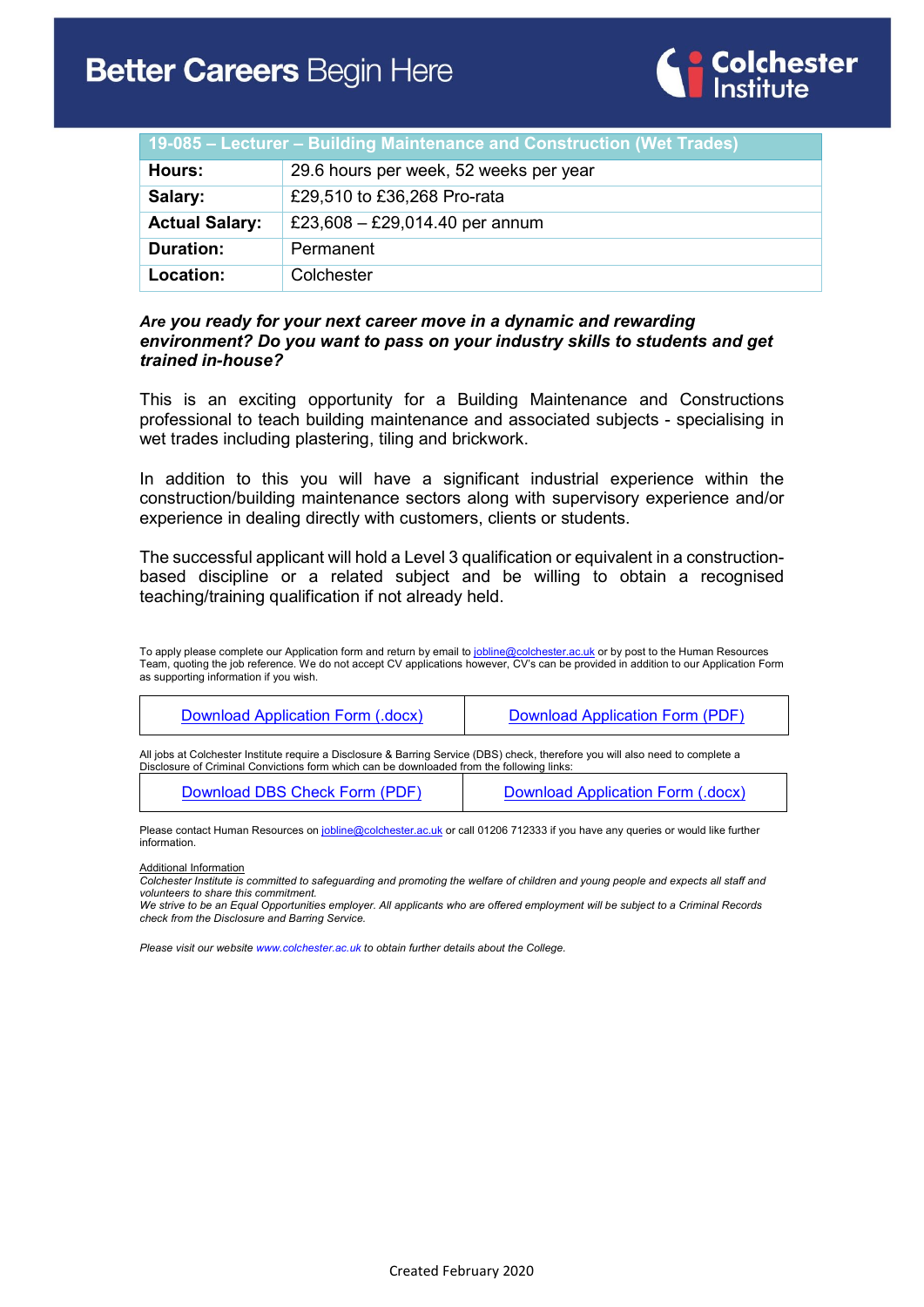## **Colchester Institute Job Description**

| <b>Job Title:</b>               | Lecturer - Building Maintenance and<br><b>Construction (Wet Trades)</b>                   |  |  |
|---------------------------------|-------------------------------------------------------------------------------------------|--|--|
| <b>Regulated Activity:</b>      | <b>Yes</b>                                                                                |  |  |
| <b>Responsible To:</b>          | <b>Business</b><br><b>Development</b><br><b>Manager</b><br>(Construction and Engineering) |  |  |
| Line Management of other staff: | No                                                                                        |  |  |
| <b>Location:</b>                | <b>Colchester</b>                                                                         |  |  |
| Salary:                         | Range L30-37                                                                              |  |  |

### **Purpose Statement:**

**To teach building maintenance and associated subjects specialising in wet trades including plastering, tiling and brickwork.**

|                | <b>Main Duties &amp; Responsibilities:</b>                                                                                                                                                                                                               |
|----------------|----------------------------------------------------------------------------------------------------------------------------------------------------------------------------------------------------------------------------------------------------------|
| 1              | To prepare teaching/learning materials.                                                                                                                                                                                                                  |
| $\overline{2}$ | To conduct teaching/learning activities appropriate to the needs of individual<br>students, courses and the curriculum, keeping attendance records and maintaining<br>student discipline.                                                                |
| $\mathbf{3}$   | To set, mark and record relevant coursework and assessments.                                                                                                                                                                                             |
| 4              | To counsel and guide students in respect of their academic progress and, as<br>appropriate, their pastoral concerns and needs and making referrals to specialist<br>services as appropriate; contributing to student reports and references as required. |
| 5              | To contribute to the work of subject and programme teams, committees and<br>boards, as appropriate.                                                                                                                                                      |
| $6\phantom{a}$ | To, at all times, maintain high expectations of learner's work, commitment, and<br>behaviour, taking action to ensure the highest of standards are met.                                                                                                  |
| $\overline{7}$ | To continuously evaluate and improve the quality of learning and teaching within your<br>sessions utilising and engaging with the college's development and observation<br>programmes.                                                                   |
| 8              | To contribute to the development of curricula and specialist facilities within the area.                                                                                                                                                                 |
| 9              | To actively promote the Institute's programmes, attend open evenings, parents'<br>evenings, careers events, school visits and similar marketing and publicity activities.                                                                                |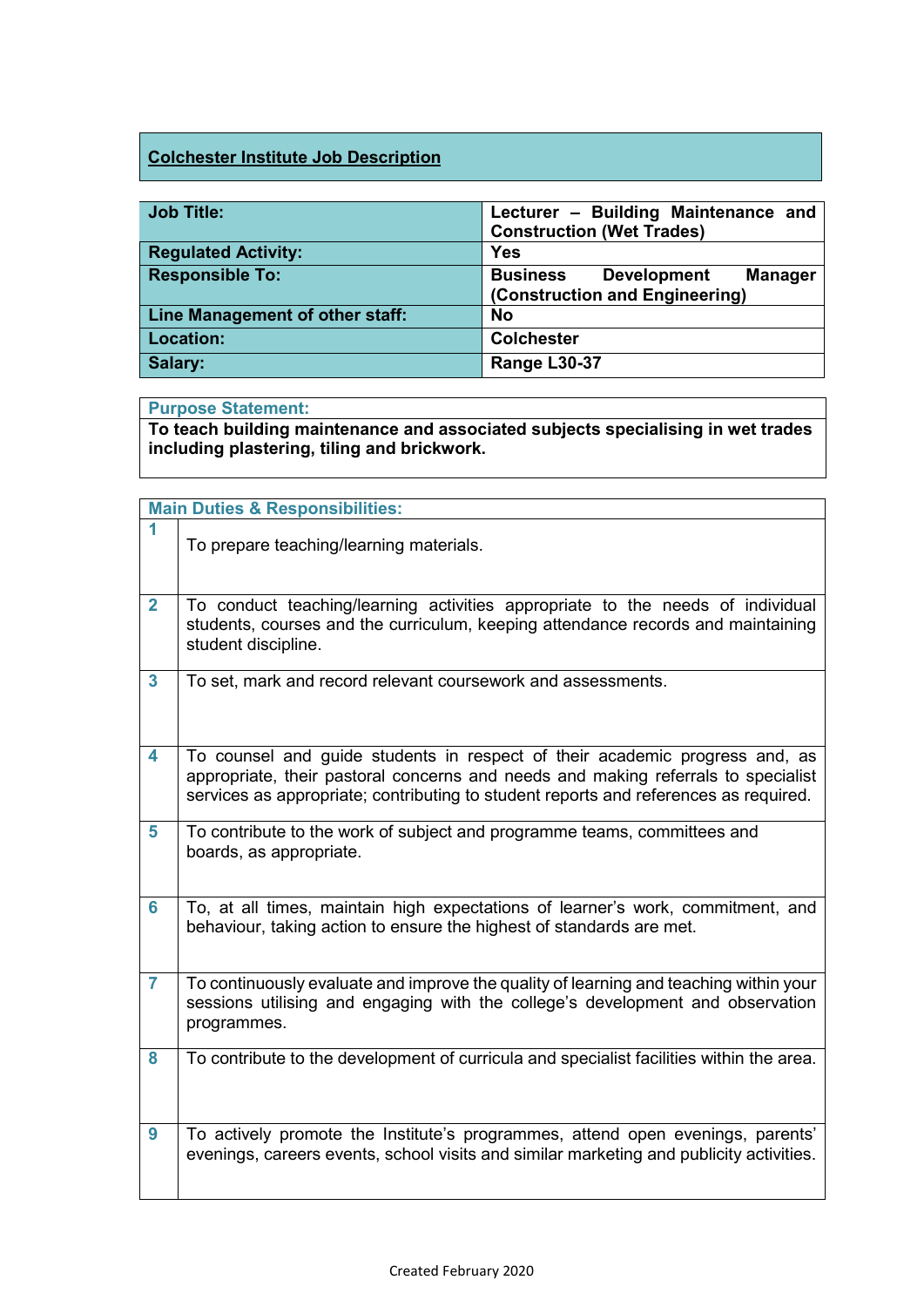| 10 | To maintain and extend links with external organisations as appropriate.                                                                |
|----|-----------------------------------------------------------------------------------------------------------------------------------------|
| 11 | To participate in the college's performance and development review scheme.                                                              |
| 12 | To develop and update personal professional expertise in the relevant subject areas.                                                    |
| 13 | Adhere to and promote the College's Safeguarding, Equality & Diversity, College<br>Values and Health and Safety policies and practices. |
| 14 | To undertake any other associated duties determined by the college.                                                                     |

*This job description is current as the date shown. It may be amended in any way following consultation with the post holder to take account of changes or anticipated changes in the organisation or management of Colchester Institute*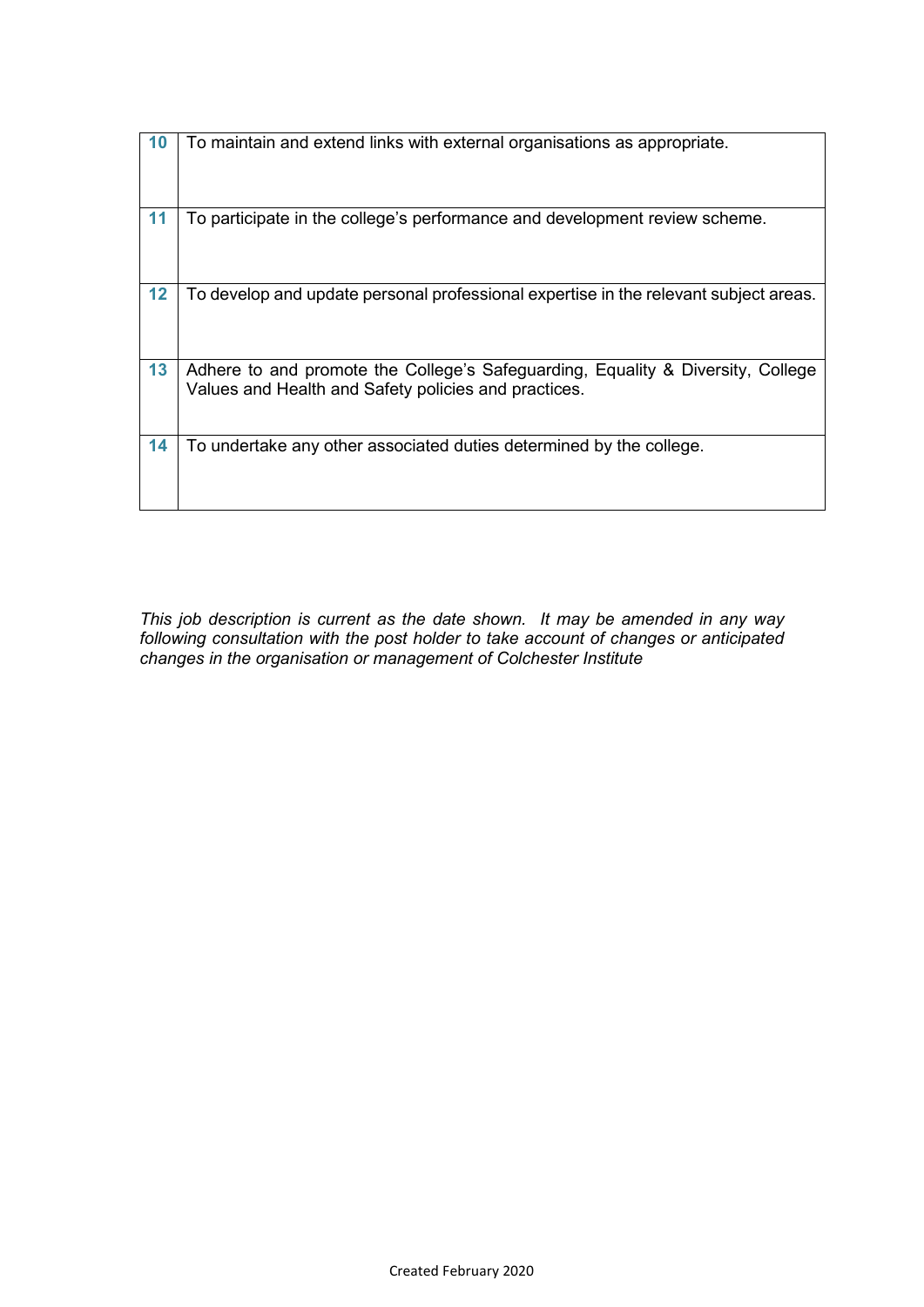# **Colchester Institute Person Specification**

## **Position: Lecturer – Building Maintenance and Construction (Wet Trades)**

|                                                                                                                                                                                   | <b>Essential</b> | <b>Desirable</b> | <b>How is this</b><br>assessed? |
|-----------------------------------------------------------------------------------------------------------------------------------------------------------------------------------|------------------|------------------|---------------------------------|
| <b>Qualifications</b>                                                                                                                                                             |                  |                  |                                 |
| Education to level 3 or above and/or a<br>professional qualification in construction-<br>based discipline.                                                                        | $\checkmark$     |                  | A                               |
| Minimum of Level 2 qualification in English<br>and Mathematics GCSE 4+ or C and above /<br>CSE Level 1 / O-Level C or above / Level 2<br>Adult Numeracy or Literacy or equivalent | $\checkmark$     |                  | A                               |
| Level 5 Teaching Qualification / completing<br>within 3 years of employment or 3 years of the<br>first available course                                                           | $\checkmark$     |                  | A/I                             |
| <b>BTEC Higher National Cert or an equivalent</b><br>level 4 qualification in a construction / building<br>maintenance discipline                                                 |                  | $\checkmark$     | A/I                             |
| Assessor/Verifier Awards                                                                                                                                                          |                  | $\checkmark$     | A/I                             |
| <b>Experience</b>                                                                                                                                                                 |                  |                  |                                 |
| Significant industrial experience within the<br>construction / building maintenance sector                                                                                        | $\checkmark$     |                  | A/I                             |
| Supervisory experience and/or experience in<br>dealing directly with customers, clients or<br>students                                                                            | $\checkmark$     |                  | A/I                             |
| Knowledge of equality and diversity processes<br>and procedures                                                                                                                   | $\checkmark$     |                  | A/I                             |
| Experience of working with young people                                                                                                                                           |                  | $\checkmark$     | A/I                             |
| Teaching experience                                                                                                                                                               |                  | $\checkmark$     | A/I                             |
| Course leadership experience                                                                                                                                                      |                  | $\checkmark$     | A/I                             |
| Knowledge and experience of curriculum<br>development                                                                                                                             |                  | $\checkmark$     | A/I                             |
| Experience of inspiring, challenging and<br>stretching learners during delivery                                                                                                   |                  | $\checkmark$     | 1/P                             |
| <b>Knowledge and Skills</b>                                                                                                                                                       |                  |                  |                                 |